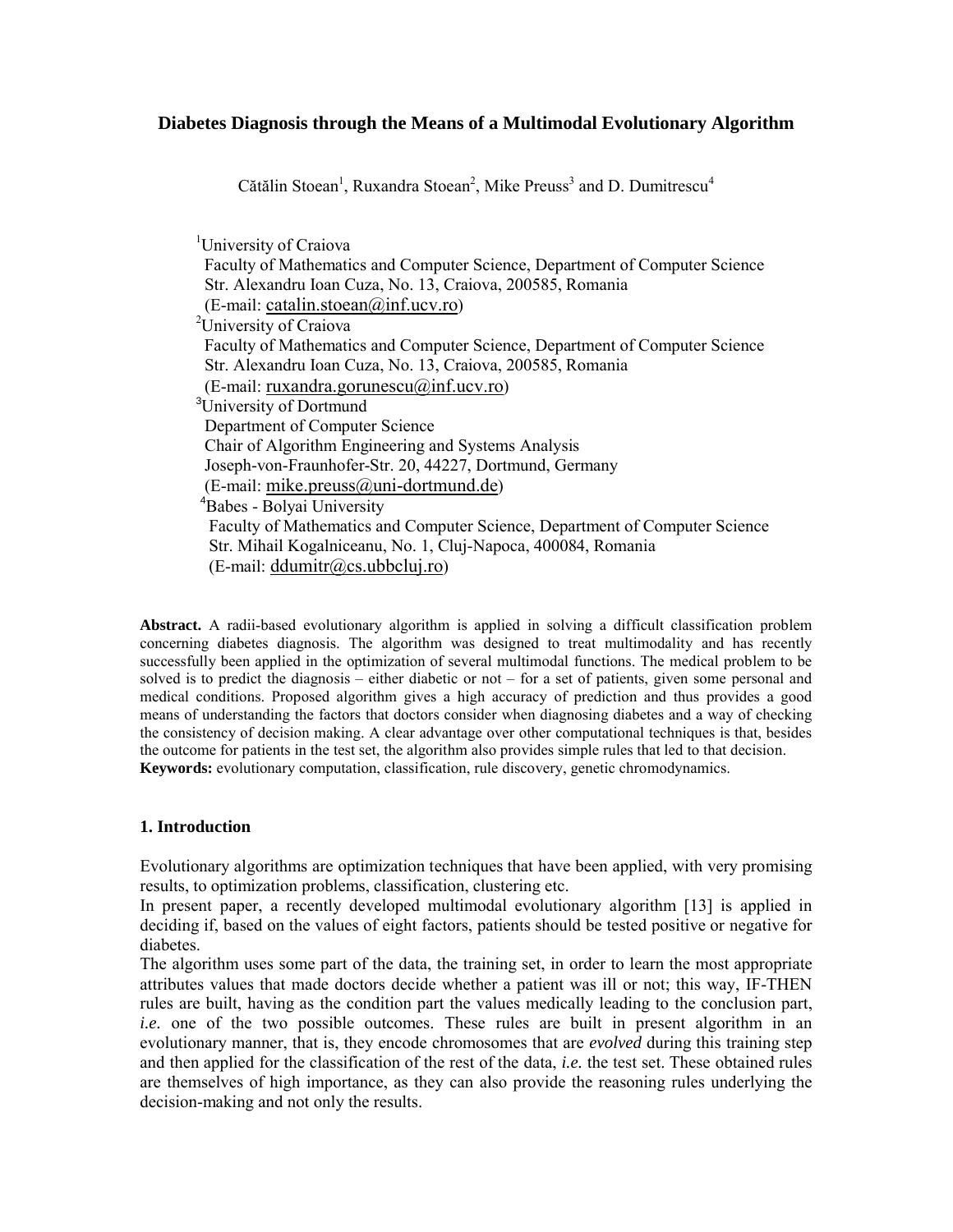The data set comes from the UCI repository of machine learning databases [8]. The diagnosis, which is binary-valued, represents whether the patient shows signs of diabetes according to World Health Organization criteria (i.e., if the 2 hour post-load plasma glucose was at least 200 mg/dl at any survey examination or if found during routine medical care).

The algorithm uses the training set to generally establish two rules, one for each class. It sometimes detects more than two rules, meaning there is more than one for a class; the accuracy for classification in these cases is also good, indicating that in the two classes, there are clusters that are formed.

The paper is organized as follows: next section shortly presents the basic ideas underlying evolutionary algorithms; section 3 gives a brief description of the framework proposed method belongs to and depicts the new algorithm; section 4 shows the diabetes optimization problem and its solution, through the means of proposed evolutionary algorithm, is reached in section 5; finally, conclusions are reached in last section.

# **2. Evolutionary Context**

In a regular evolutionary algorithm, the solution to the problem to be solved has to be *encoded* into a chromosome. More *possible* solutions (chromosomes) are initially considered; the values for the *genes* of these chromosomes are randomly chosen. Then, by the means of a fitness function that measures the quality of the chromosomes (and thus the quality of the solutions) and using variations operators, the possible solutions are evolved to better ones and, in the end, to reach the optimum. The optimum can be considered as the best chromosome from the last generation or the best chromosome from all generations.

The standard variants of evolutionary algorithms are the genetic algorithms [7], the evolution strategies [9] and evolutionary programming ([4], [5]).

In multimodal evolutionary algorithms, there are several solutions for the problem considered for solving; that means, in the end, not only the best chromosome is of interest, but more chromosomes that are connected to other solutions (local optima, for example, in the case of function optimization).

There are several techniques for solving multimodal problems, *e.g.* niching methods, island models, coevolution [3]. The algorithm [13] applied in present paper for classification belongs to the *Genetic Chromodynamics* (GC) framework [2] and has the advantage of an increased convergence speed over the original algorithm of GC, as shown in [13].

GC represents an evolutionary framework designed for solving problems with multiple solutions. It has been widely applied in the past for the optimization of multimodal functions, text categorization, classification and clustering ([6], [13], [14]).

# **3. Genetic Chromodynamics Framework. Elitist Generational Genetic Chromodynamics algorithm**

GC belongs to the family of radii-based multimodal evolutionary frameworks, as it builds and maintains subpopulations connected each to local or global optima of the problem to be solved. This is achieved by introducing a set of restrictions such as the way recombination takes place or the way selection is applied. For reproduction, a local interaction principle is considered, meaning that only chromosomes similar under a given threshold recombine. For selection, each chromosome represents a stepping-stone for the forming of the new generation – each chromosome is taken into account for reproduction. After crossover takes place, the offspring fights for survival with its first parent only, that is the *stepping-stone*.

GC introduces a new operator that *merges* very similar chromosomes into a single one that is often chosen to be the best one of them with respect to the fitness evaluation. It is a very useful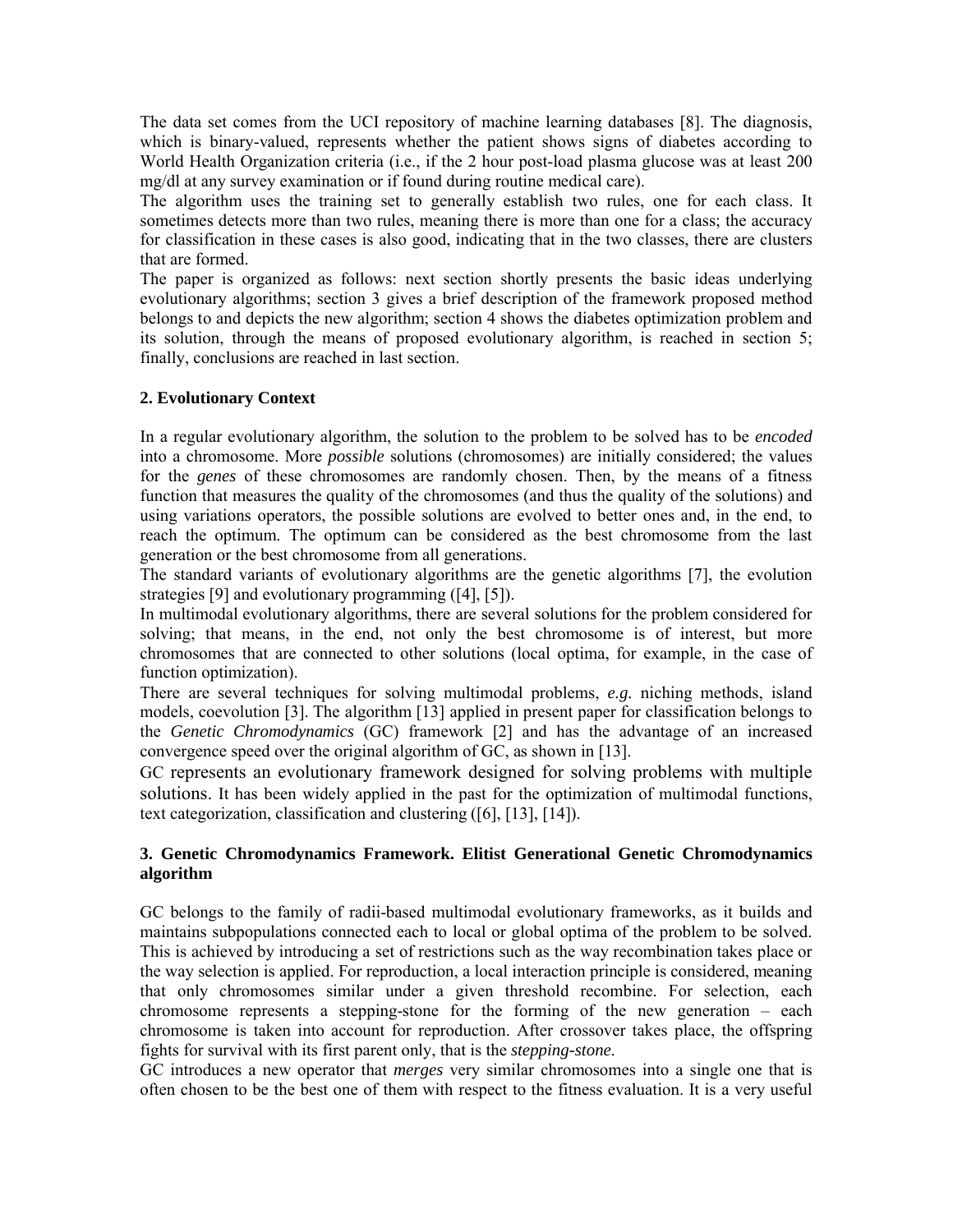operator as it leads to a better computational time, obtained by reducing the size of the population, thus meaning less fitness evaluations.

It is important to note that, firstly, the merging operator saves evaluations only where they most likely will not make sense because chromosomes are very near to each other. Secondly, it can be used to decrease the population size in a meaningful way, so that in present example only two rules remain (which is what it is desired, since there are two classes of diagnosis). Without merging, the algorithm would end up with a lot of rules.

The elitist generational genetic chromodynamics framework (EGGC) algorithm applied in present paper achieves an even higher speed up in convergence by changing the way the offspring enters the population and the way selection for reproduction is carried out.

The EGGC algorithm is outlined below.

**Algorithm 1.** EGGC algorithm used for Diabetes Diagnosis

- $t = 0$ ;
- The initial population  $P(t)$  is randomly chosen;
- Repeat
	- o Evaluate each chromosome;
	- $\circ$  For  $i = 1$  to *n* do
		- Randomly choose a chromosome *c* from the current population;
		- If there are chromosomes in the mating region of  $c$ :
			- Use proportional selection to choose a chromosome for crossover;
			- Crossover takes place and a descendant is obtained;
			- The descendant replaces the worst chromosome in its own mating region with respect to the fitness function provided the descendant is better.
		- Else, if there are no chromosomes in the mating region of *c*, mutation is applied to *c*. The descendant replaces the parent chromosome only if it is better.
	- o Merging is applied to all chromosomes;
	- $0 \quad t = t + 1;$
- Until (stop condition)

In the initialization of the population, a number *n* of chromosomes are considered – the values for genes are randomly taken from their intervals. Evaluation of a chromosome is done by measuring its quality; the quality (or fitness) evaluation is differently defined for each problem.

The distance between two chromosomes is computed. Let a chromosome *c* be considered: the distance between  $c$  and all the other chromosomes in the population is computed. The mating region of *c* contains all chromosomes that are at a distance from *c* of less than a given threshold that represents the mating radius.

Usually, crossover is considered to take place only between pairs of two chromosomes and one offspring is obtained from two parents. The offspring *fights* to enter the current generation with the chromosomes in its personal mating region. Mutation causes only minor perturbation to a chromosome.

The stop condition can refer to a given number of generations (size of *t*) or to the case when there is not any major improvement achieved after many generations, as in present paper.

## **4. Diabetes Diagnosis Problem**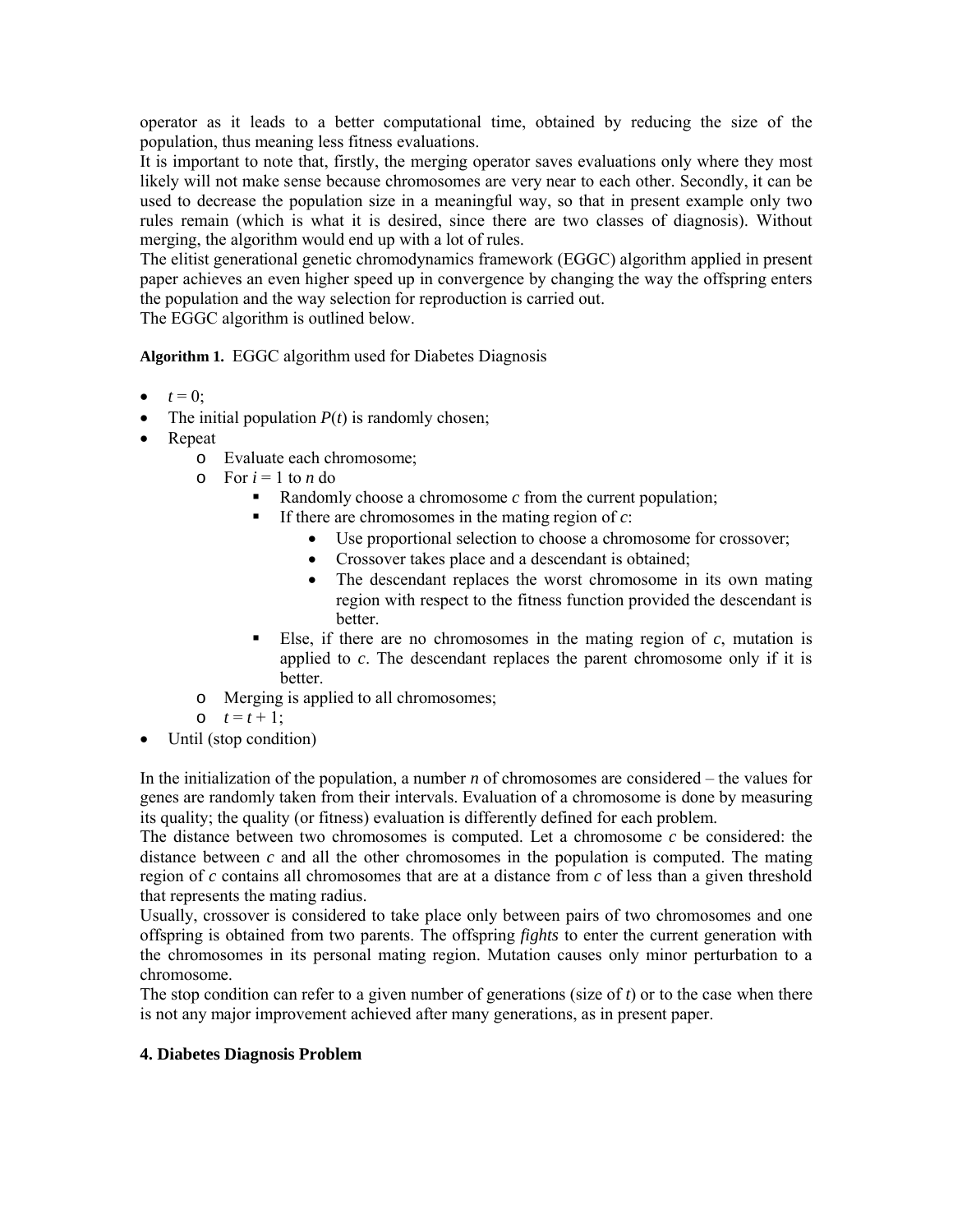The Diabetes data set was given to the UCI repository by the Johns Hopkins University. Prior to that, the university selected cases from a larger database owned by the National Institute of Diabetes and Digestive and Kidney Diseases to create it.

All patients in the dataset are females of at least 21 years old, of Pima Indian heritage, living near Phoenix, Arizona, USA. There are eight attributes (either discrete or continuous) containing personal data, e.g., age, number of pregnancies, and medical data, e.g., blood pressure, body mass index, result of glucose tolerance test etc (see Table 1).

| No. | <b>Attribute</b>                                                  | <b>Interval</b> |
|-----|-------------------------------------------------------------------|-----------------|
|     | Number of times pregnant                                          | 05              |
| 2   | Plasma glucose concentration in an oral<br>glucose tolerance test | 0.199           |
| 3   | Diastolic blood pressure                                          | 0122            |
| 4   | Triceps skin fold thickness                                       | 099             |
| 5   | 2-Hour serum insulin                                              | 0846            |
| 6   | Body mass index                                                   | 067             |
| 7   | Diabetes pedigree function                                        | 0.0782.42       |
| 8   | Age                                                               | 2181            |

Table 1. Attributes and their corresponding ranges in Pima Diabetes problem

The last attribute is a discrete one and it offers the diagnosis, which is either 0 (negative) or 1 (positive). 34.9% of the patients in the dataset are assigned diabetes positive. The total number of cases is 768. The data is complete, according to its documentation; however, there are some 0 values of attributes that were not reported as missing data, but look a bit strange. No replacement or deletion of these values was undertaken in present paper. Some brief statistical analysis is presented in Table 2.

| <b>Attribute</b><br>No. | <b>Mean</b> | <b>Standard deviation</b> |
|-------------------------|-------------|---------------------------|
|                         | 3.8         | 3.4                       |
| 2                       | 120.9       | 32.0                      |
|                         | 69.1        | 19.4                      |
|                         | 20.5        | 16.0                      |
|                         | 79.8        | 115.2                     |
|                         | 32.0        | 7.9                       |
|                         | 0.5         | 0.3                       |
|                         | 33.2        | 118                       |

Table 2. Statistical analysis of attribute values in Pima Diabetes problem

## **5. Diabetes Diagnosis Problem approached by Evolutionary Computation**

Each chromosome will encode an IF-THEN rule. A chromosome contains therefore nine genes, one for each attribute; first eight genes are real valued while the last is a binary one and it gives the output of the chromosome (diagnosis of the patient encoded).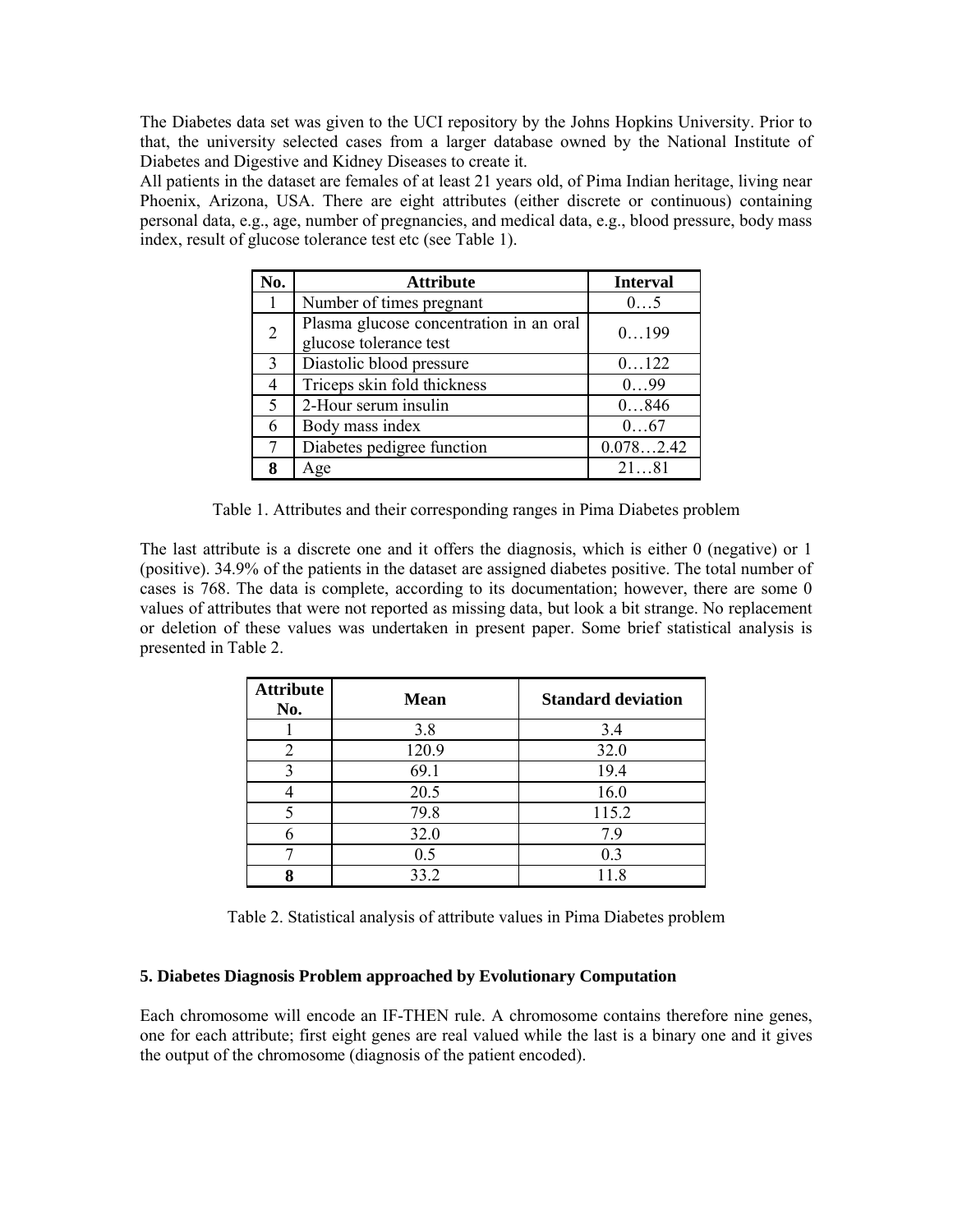First, *n* chromosomes are randomly generated with genes taking values from the intervals presented in Table 1. These chromosomes form the initial population. The quality of these chromosomes is next measured.

#### **5.1 Fitness evaluation**

Patients from the database are considered as being vectors of values for the nine attributes, in conclusion, they are further on represented in the same way chromosomes are. The distance between two chromosomes refers to the first eight attributes only; as the values for the eight attributes belong to different intervals, the distance measure has to refer to the bounds of the intervals. Having a chromosome  $c = (c_1, c_2, ..., c_8, c_9)$  and a patient from the training set  $p = (p_1,$  $p_2, \ldots, p_8, p_9$ , the distance between *c* and *p* is computed by

$$
d(c, p) = \sum_{i=1}^{8} \frac{|c_i - p_i|}{b_i - a_i}
$$
 (1)

where  $a_i$  and  $b_i$  represent the lower and upper bounds of the *i*-th attribute.

When measuring the quality of a chromosome from the current population, one has to refer to all patients in the training set that have the same outcome as it does. The distance between the chromosome to be evaluated and all patients from the training set that have the same outcome as the chromosome has to be minimized in order to achieve good chromosomes (rules) for an outcome. In conclusion, a rule is good if its values for the nine attributes very much suit the values for the attributes patients with same outcome from the training set have.

### **5.2 Application of rules on the test set**

The EGGC technique, as presented in Algorithm 1, is applied then and rules are evolved. Mating and merging take into consideration only chromosomes with same outcomes. Convex crossover and mutation with normal perturbation are used.

Usually, two rules are obtained, one for each outcome. The rules are then applied to the test set. For each patient from the test set, the distance between it and each of the resulted rules is computed as in (1). The outcome for the patient is concluded to be the same with the outcome of the rule that has the lowest value for the distance between it and the patient. The outcome is considered to be correct only if it is the same the patient already had assigned for real in the data set.

## **5.3. Obtained rules**

The rules that are obtained within a run of proposed algorithm are approximately the following:

- IF *number of times pregnant* = 2 AND *plasma glucose concentration* = 106.85 AND *diastolic blood pressure =* 69.99 AND *triceps skin fold thickness =* 21.32 AND *2-Hour serum insulin =*  42.97 AND *body mass index =* 29.99 AND *diabetes pedigree function =* 0.34 AND a*ge =* 27 THEN *healthy*

- IF *number of times pregnant* = 4 AND *plasma glucose concentration* = 137.92 AND *diastolic blood pressure =* 72.02 AND *triceps skin fold thickness =* 27.60 AND *2-Hour serum insulin =*  27.88 AND *body mass index =* 34.19 AND *diabetes pedigree function =* 0.47 AND a*ge =* 35 THEN *ill*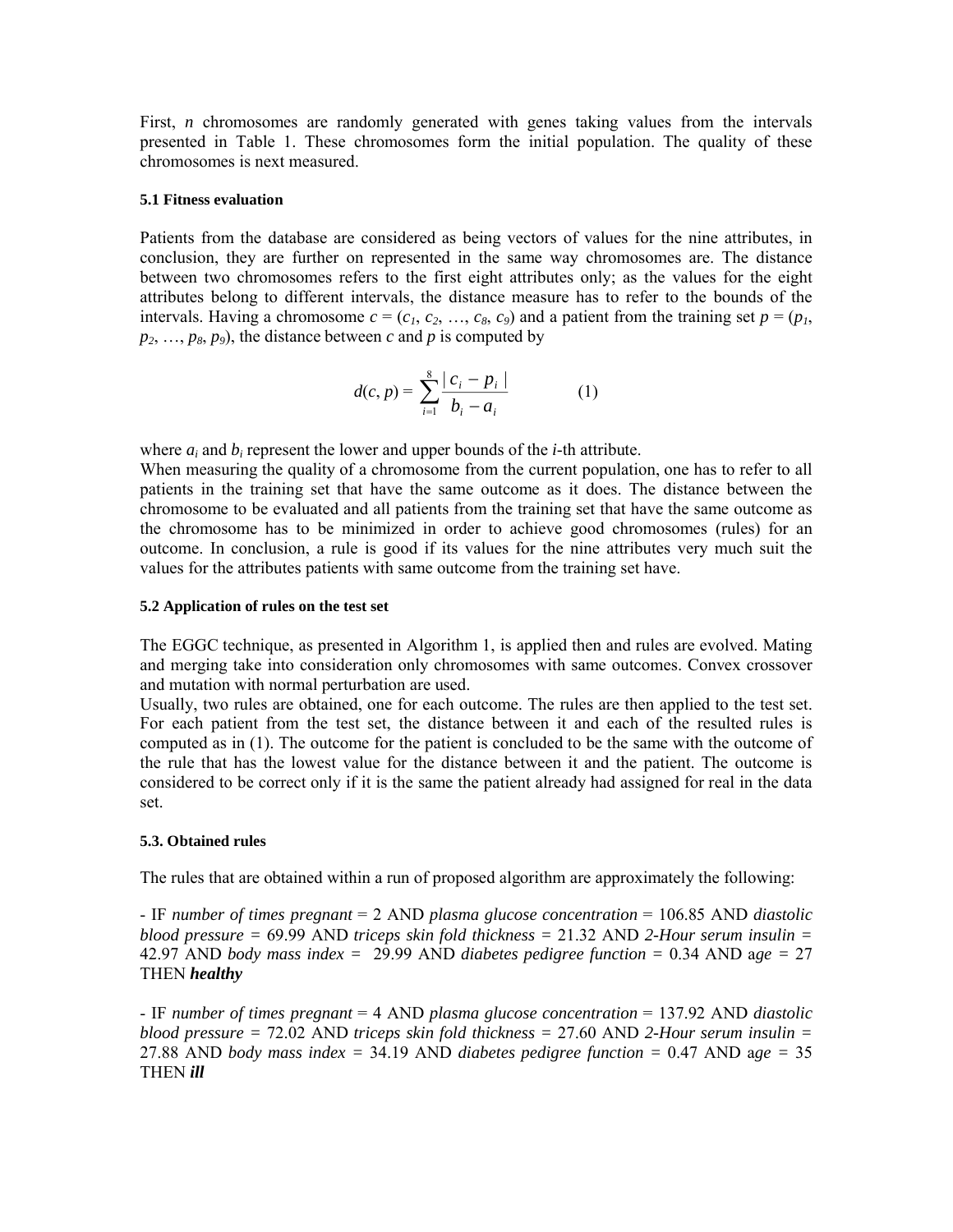### **5.4 Experimental results**

The values used for the parameters of the evolutionary algorithm are given below in Table 3.

| Number of<br>chromosomes | <b>Mutation</b><br>probability | <b>Mating</b><br>region | <b>Merging</b><br>radius | <b>Mutation</b><br>strength | No<br>improvement<br>times |
|--------------------------|--------------------------------|-------------------------|--------------------------|-----------------------------|----------------------------|
| 100                      | 7.4                            | 0.3                     | 0.03                     | $di\ddot{t}_i/100$          |                            |

|  | Table 3. Parameters of the EGGC algorithm |  |  |  |
|--|-------------------------------------------|--|--|--|
|--|-------------------------------------------|--|--|--|

In previous table, *difi* denotes the difference between the bounds of the interval corresponding to attribute *i*.

Three ways of choosing the training and test sets were considered. Each time, the two sets were disjoint and there was a correspondence of 75% training - 25% test cases, as established in [8] with respect to the diabetes task.

The first way of splitting the data set was cross-validation. The first 75% of the cases made the training set and the last 25% composed the test set.

The second way was performed according to the best rules that should be used for the diabetes problem, as established in [8] and called the sequential manner of splitting. The data set is sequentially split into 75% training - 25% test cases in such a way that there result four different combinations of these two sets:

- first 75% of the cases for training and last 25% for test
- reversely, first 25% data for test and last 75% for training
- first 50% data for training, next 25% for test and last  $25\%$  for training, as well
- first 25% data for training , next 25% for test and last 50% for training, as well

The third way was random cross-validation. The cases that went into training and test, respectively, were chosen randomly.

The algorithm was applied for 100 runs in all three cases. The results range from 69.5% to 75% accuracy and are given in Table 4. However, in many tests, it was noticed that when the chromosome pool still has four chromosomes left and has not converged yet, a higher accuracy of 80% is obtained. There are actually two rules for each of the two classes and that means there are two subclusters of patient patterns inside the two clusters defined by the presence or absence of diabetes.

Obtained results have been compared to others reported by literature, with respect to the Diabetes Diagnosis problem. Accuracies obtained by other techniques, namely artificial neural networks or one method closer to evolutionary algorithms, *i.e.* hybridization of evolutionary computation again with neural networks, range between 62% and 80.7%.

Below, a comparison with such methods that specify exactly the values of variables of the testing environment is reached. Such variables include size of training/test, method of choosing these sets, replacement or deleting of missing data, number of runs of the algorithm. Although neither affirmed nor denied, it is supposed authors did not operate on the 0 values of the data set. It is mentioned however that they did not delete any of the tuples containing missing data. Whenever not specified, the number of runs is presumed to be ten.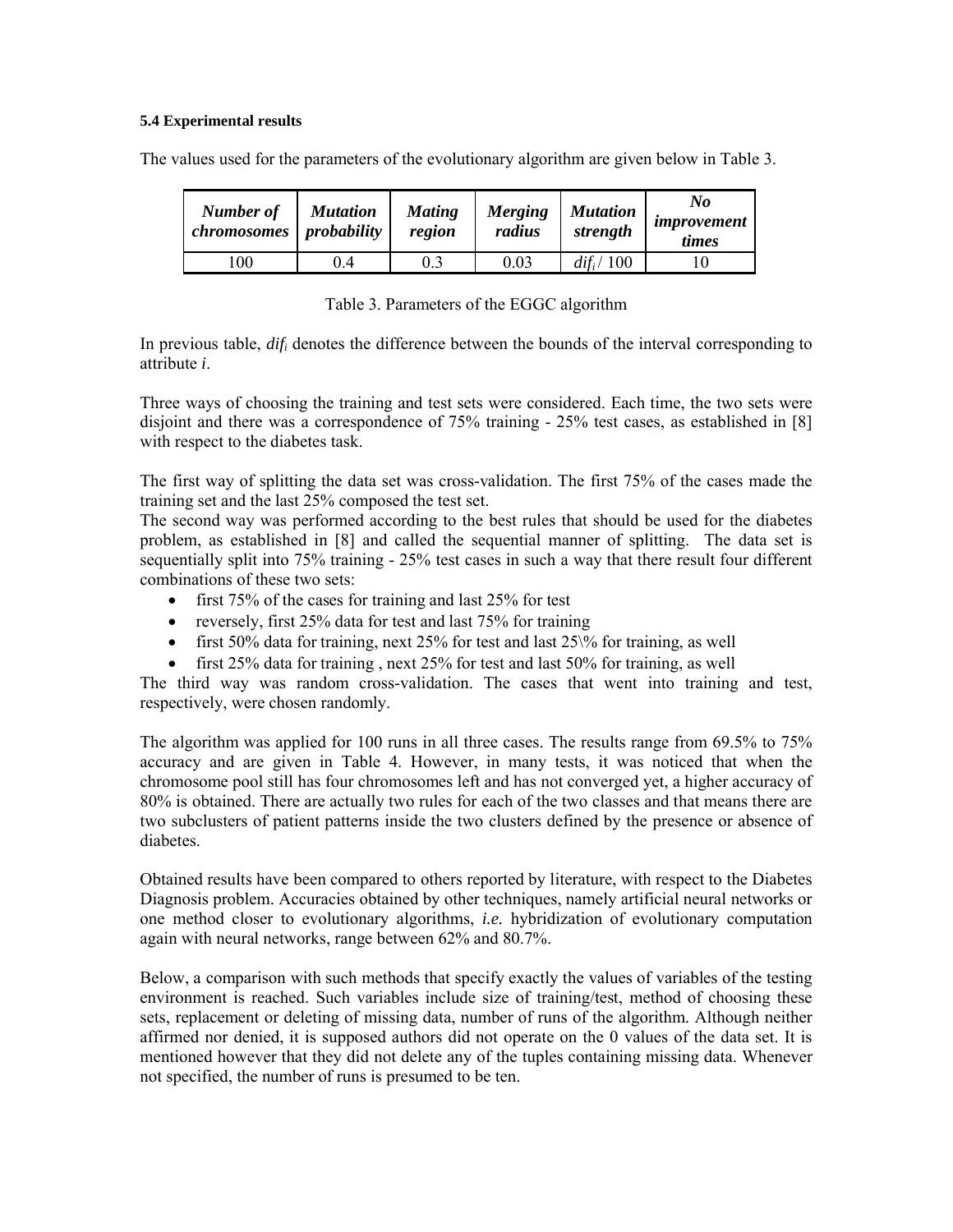In [10] a neural network algorithm to forecast the onset of diabetes mellitus was used. From the 768 samples, an equal number of 170 samples were selected randomly to represent each of the two possible results of diabetes test: positive and negative. The remaining 428 were used as validating samples. The mean of five runs of the best neural configuration was 75.12%.

In [1], a total of 30% of the records were randomly selected as test set. Rules were mined from the remaining 70% of the data. The algorithm was applied ten times. If the authors were to define a baseline accuracy to mean the accuracy obtained by simply assigning the most frequently occurring values to the attributes being predicted, it is 65.1%.

One approach our results can be directly compared to is ([11], [12]). Using a neural networks heuristic, 75% training - 25% test cases, the rules established by Prechelt for choosing training/test sets, 100 trials and no replacement or deletion of missing data, just as in the present algorithm, the mean accuracy was obtained as 65.55%.

Another approach to which an objective comparison of results can be achieved is [15]. A new evolutionary system to evolve artificial neural networks was proposed, cross-validation was used and 30 runs of the algorithm were conducted and again no replacement or deletion of missing data was done. The obtained mean accuracy on the test set was of 77.6%. As the issue of best results produced is concerned, the evolved artificial neural network obtained an accuracy of 80.7%.

A comparison with the results the original algorithm of GC obtains was not performed, as it had been shown that the modified algorithm converges faster to the same optima a problem has [13].

| <b>Algorithm</b>                                           | Number of | Accuracy        |
|------------------------------------------------------------|-----------|-----------------|
|                                                            | runs      | $\frac{\%}{\%}$ |
| EGGC with cross-validation                                 | 100       | 75              |
| EGGC with sequential splitting                             | 100       | 69.67           |
| EGGC with random cross-validation                          | 100       | 69.5            |
| EGGC best accuracy instead of last                         | 100       | 80              |
| Neural Network with sequential splitting                   | 100       | 65.5            |
| Evolved Neural Network with cross-validation               | 30        | 77.6            |
| Evolved Neural Network with cross-validation - best result | 30        | 80.7            |
| within specified number of runs                            |           |                 |

Table 4 shortly depicts the comparison with the last two other results discussed above.

Table 3. Results of different techniques for the Diabetes Diagnosis Problem in comparison to EGGC

Although the accuracy of present algorithm is comparable to that of other techniques, proposed algorithm has a clear advantage over the others as it also provides the means to understand, not only to achieve, the decision-making. This is not the case with artificial neural networks. Present algorithm is thus as good as the best-known approaches and additionally provides simple rules that underlie the medical decision process.

## **6. Conclusions and future work**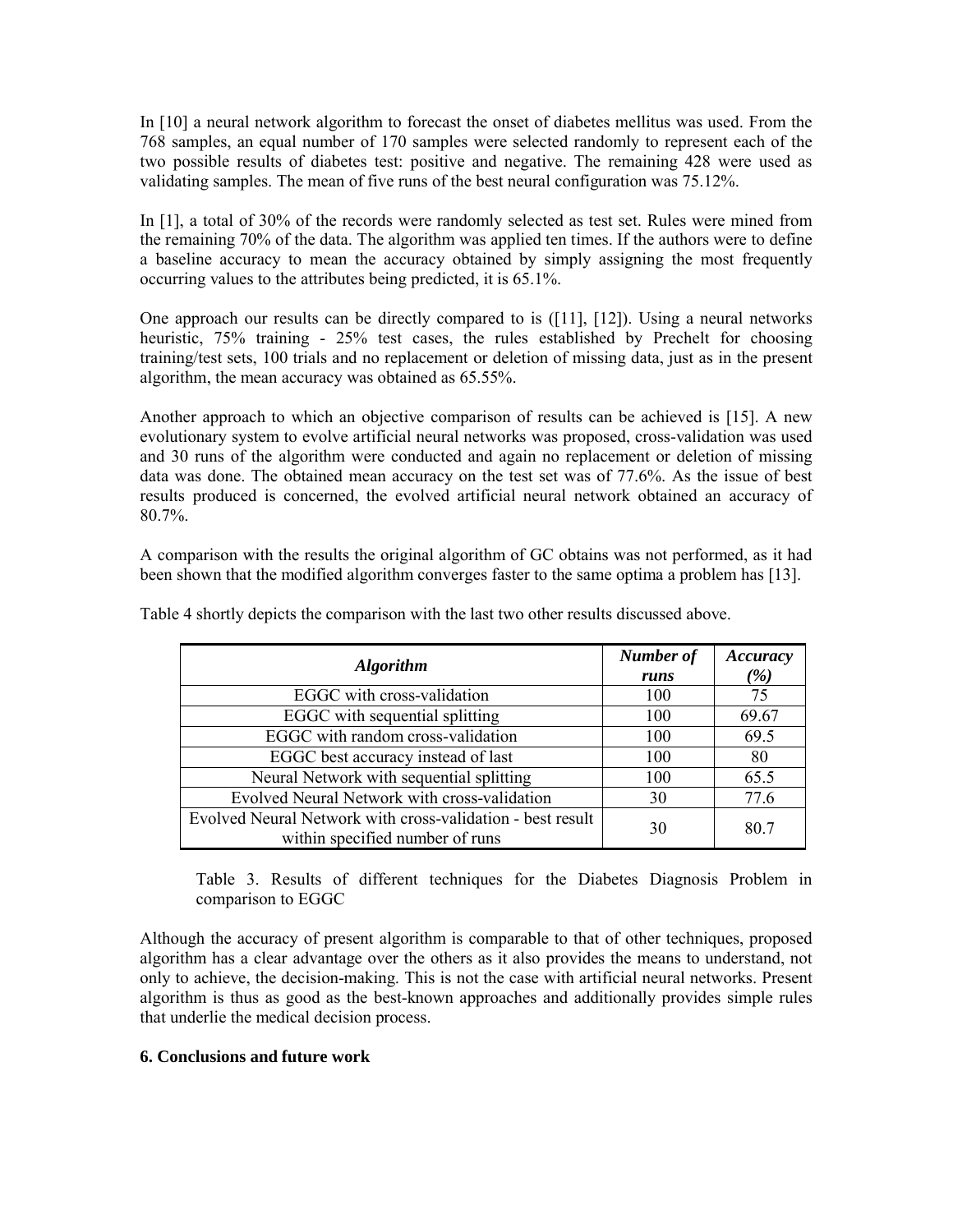A multimodal evolutionary algorithm has been applied to the problem of diabetes diagnosis. The data came from the UCI repository of machine learning databases and originally belonged to Johns Hopkins University.

The application correctly classified up to 80% of the cases. Perhaps a better understanding and analysis of the Diabetes data set might improve accuracy. Also, another distance measure or other issues lying at the border of evolutionary computation and classification of diabetes cases might give better results. And maybe a training - validation - testing procedure, as common in genetic programming, might lead to significant improvement. Another thing that we may investigate in the future is the question whether the clustering is over-determined by the eight attributes given. Maybe one or two of the attributes only add noise because they do not really have an influence on the decision. Therefore, a sort of 'incomplete' rule (leaving out some attributes) may achieve even better than 75 or 80%.

Nevertherless, even as it is now, proposed application achieves the goals that were set, those of creating a means of understanding and supporting medical decision making in the question of diabetes diagnosis.

# **7. References**

[1] AU W.-H. and CHAN K. C. C. (2001): *Classification with degree of membership: A fuzzy approach*. In Proc. of the 1st IEEE Int'l Conference on Data Mining, San Jose, CA.

[2] DUMITRESCU D. (2000): *Genetic Chromodynamics*. In Studia Universitatis Babes-Bolyai Cluj-Napoca, Ser. Informatica, vol. 45, no. 1, pp. 39-50.

[3] EIBEN A.E., SMITH J.E. (2003): *Introduction to Evolutionary Computing*. Springer – Verlag.

[4] FOGEL, D. B. (1995): *Evolutionary Computation: Toward a New Philosophy of Machine Intelligence*, IEEE Press, Piscataway, NJ

[5] FOGEL, L. (1999): *Artificial Intelligence through Simulated Evolution* Wiley – Interscience,  $2<sup>nd</sup>$  edition

[6] GORUNESCU, R. and MILLARD, P., H. (2004): *An evolutionary model of a multidisciplinary review panel for admission to long-term care*. In Proc. of ICCC 2004, I Dzitac, T. Maghiar and C. Popescu, pp. 181-185.

[7] HOLLAND, J. (1992): *Adaptation in Natural and Artificial Systems* MIT Press, 2<sup>nd</sup> edition

[8] PRECHELT, L. (1994): *Proben 1 – a set of benchmark and benchmarking rules for neural network training algorithms*. University of Karlsruhe, Institute for Program Structures and Data Organization (IPD), Tech. Rep. 21/94.

[9] SCHWEFEL, H. P. (1995): *Evolution and Optimum Seeking*, John Wiley & Sons

[10] SMITH J. W., EVERHART J. E., DICKSON W. C., KNOWLER W. C., and JOHANNES R. (1988): *Using the ADAP learning algorithm to forecast the onset of diabetes mellitus*. In Proceedings of 12th Symposium on Computer Applications in Medical Care, R. A. Greenes, Ed. IEEE Computer Society Press, pp. 261–265.